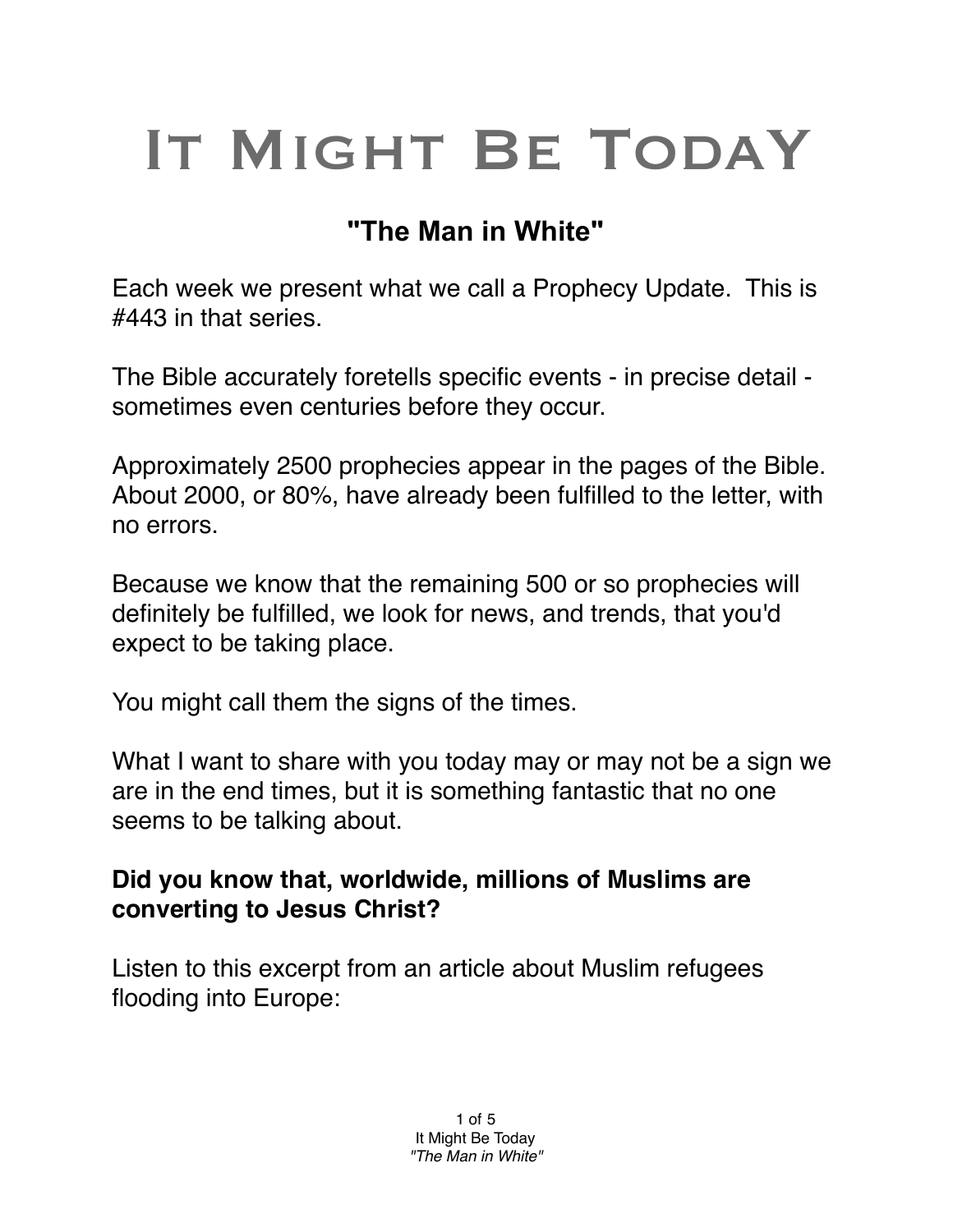Several media outlets are reporting that churches across Europe are seeing thousands of Middle Eastern refugees, most of them Muslims, turning to Christ.

Recently the Pastor of a Persian Church in Hamburg, Germany baptized 600 Muslims in one service, largely Afghans and Pakistanis. And it was done for all to see as a local TV station showed up with its cameras in tow to film the momentous event.

In the same city, Pentecostal Pastor Albert Babjan just baptized 80 former Muslims who had converted to Christ. So far this year, Babjan has baptized 196 Muslims and expects the number could reach 500 by December.

In an interview with the German newspaper Stern, Babjan said that many of the converts are turning to Christianity because of their disappointment in Islam.

The Pastor of a German Evangelical-Lutheran Church called the 1,200 Iranians and Afghans who have converted and joined his church over the past three years as "a gift from God."

And this move of God among the Muslims is not limited to Germany. Churches in other European countries, such as Belgium and Holland, are witnessing a similar growth.

```
https://opentheword.org/2016/05/29/did-the-bible-predict-thousands-of-muslims-converting-to-christ-in-
europe/comment-page-1/
```
Joel Rosenberg is a solid evangelical Christian who has extensive contacts in the Middle East. He has written five novels about terrorism and how he feels that it relates to Bible prophecy. Rosenberg opened a political consultancy business which he ran until 2000, where he consulted for former Israeli Deputy Prime

> 2 of 5 It Might Be Today *"The Man in White"*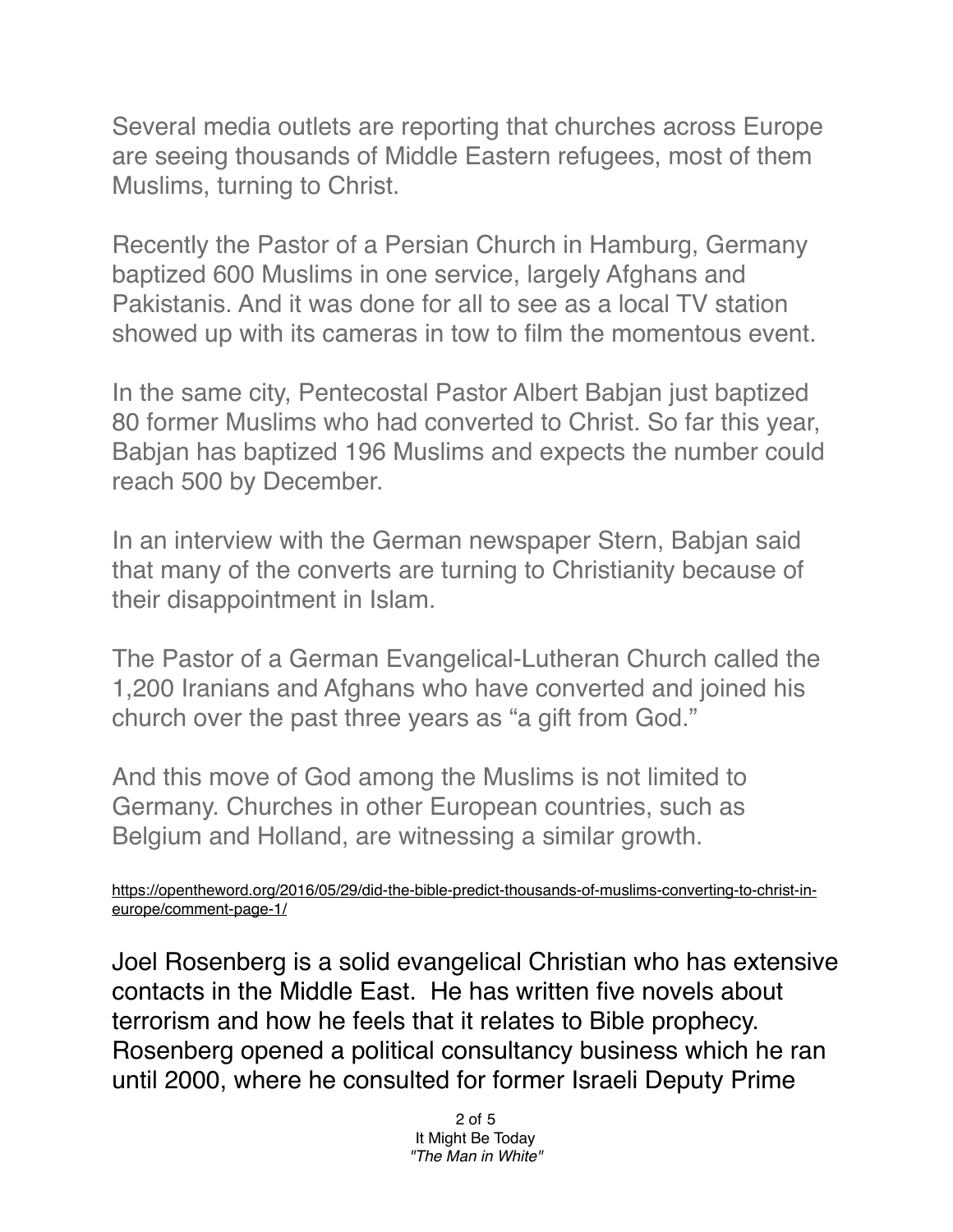Minister Natan Sharansky and Prime Minister Benjamin Netanyahu.

On June 30th, he wrote this on his blog:

*"Is there an unprecedented spiritual revival taking place in the Islamic world?"*

I was recently asked this question during an interview with the Christian Broadcasting Network. The answer, remarkably, is a resounding "Yes."

Amidst the darkness of Radical and Apocalyptic Islam and the war, terrorism, widespread poverty, illiteracy, alcohol and drug abuse and other pathologies they produce, millions of Muslims have, in fact, been leaving Islam and turning to faith in Jesus Christ.

1960 to 2010, the number of Muslims that have converted to faith in Jesus Christ has grown from fewer than 200,000 to some 10 million people" Rosenberg said, citing the study.

Rosenberg says the increase of Muslims converts to Christ could correlate to the turmoil in the Middle East.

"A lot as happened in the last fifty years in the Middle East. There's a lot of revolutions, war, turmoil, poverty, and what I think is happening, especially in the last 10-15 years, is many Muslims are deeply uncomfortable with the idea that ISIS, or Iran's leadership, or Assad are the type of people that represent Islam."

Many Muslims are finding their questions answered through dreams and visions about Christ.

> 3 of 5 It Might Be Today *"The Man in White"*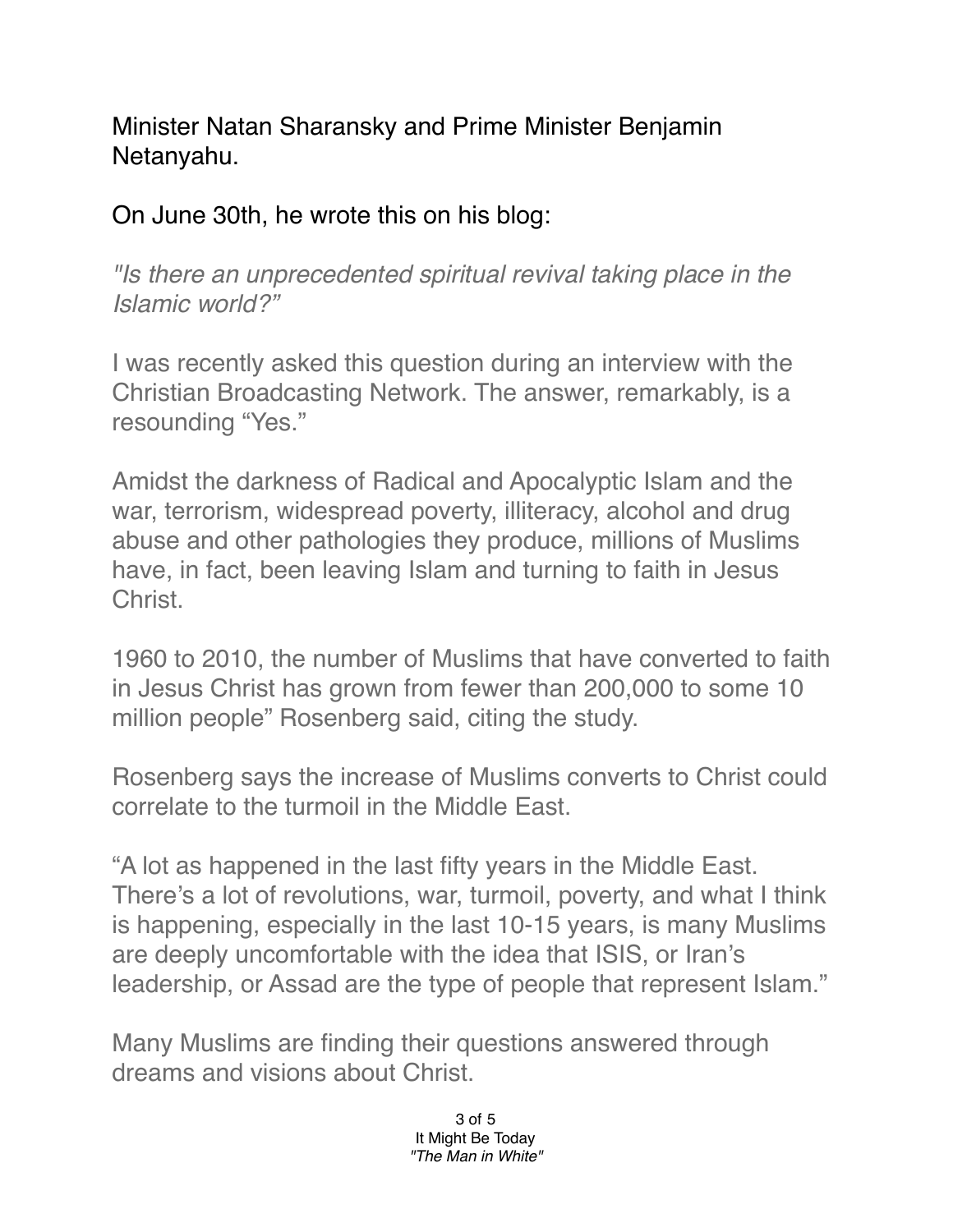"God is moving very powerfully using dreams and visions Muslims are having of the Man in white, of Jesus Himself," Rosenberg says.

#### <https://flashtrafficblog.wordpress.com>

### In January, Rosenberg had this to say:

The violent, fanatical, and apocalyptic actions and rhetoric of the Iranian regime and the leadership of the Islamic State are causing millions of Muslims to rethink whether they want to be part of such a religion, and many of them are turning to faith in Jesus Christ.

This is the assessment of Dr. Hormoz Shariat, a former Muslim who came to faith in Christ himself in the early 1980s. Today, Dr. Shariat is one of the the most prominent Iranian Christian pastors and evangelists in the world.

https://flashtrafficblog.wordpress.com/2016/01/06/millions-of-muslims-are-leaving-islam-as-they-watchthe-extremism-of-iranian-isis-leaders-says-a-top-iranian-christian-leader/

I'm not sure how all this tracks with Bible prophecy, but I am sure that it is fantastic.

We might cite Joel - the very verses the apostle Peter cited on the Day of Pentecost:

Joe 2:28 "And it shall come to pass afterward That I will pour out My Spirit on all flesh; Your sons and your daughters shall prophesy, Your old men shall dream dreams, Your young men shall see visions."

God is working powerfully, miraculously, in what we know from many other signs is the Last Days.

> 4 of 5 It Might Be Today *"The Man in White"*